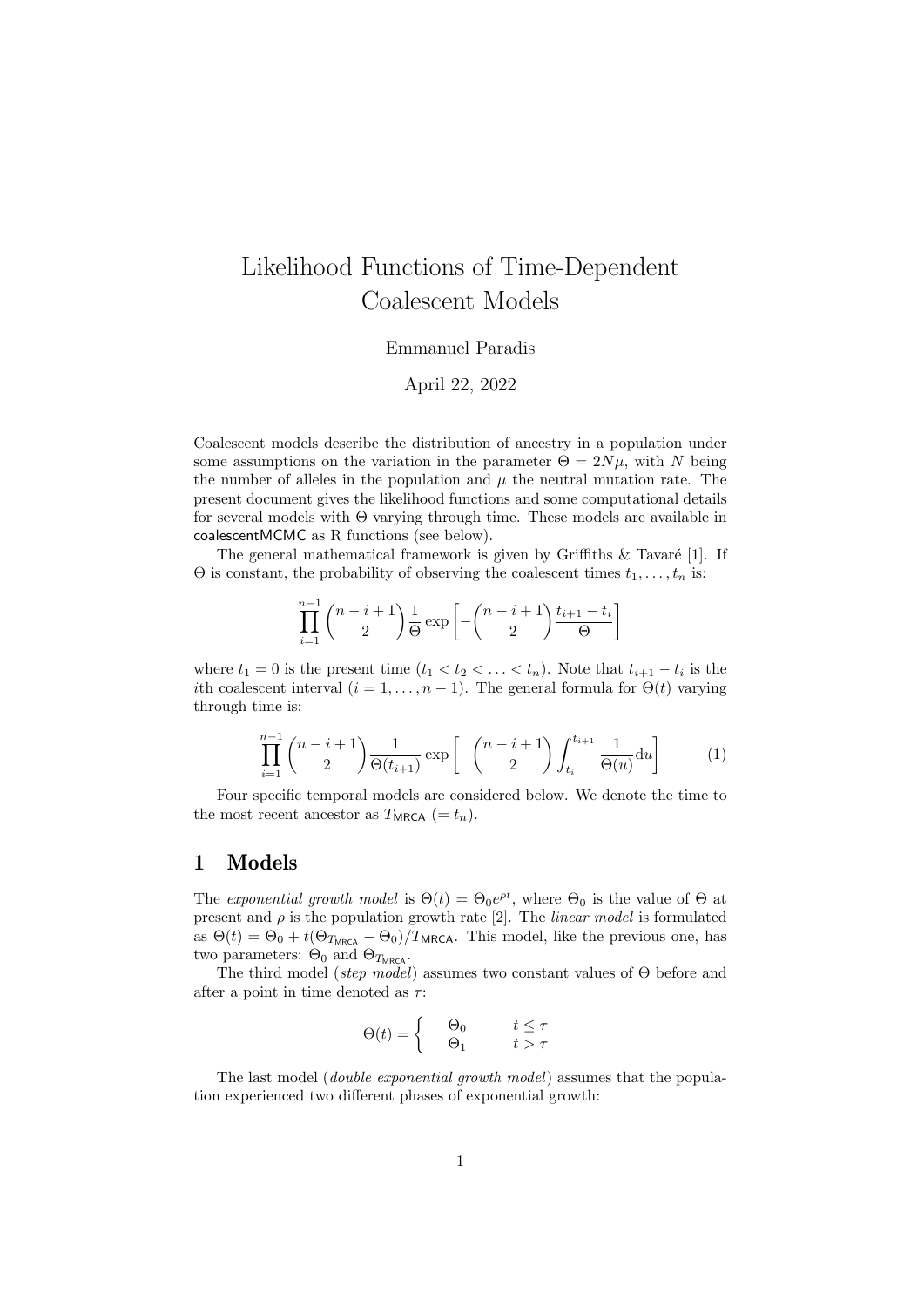$$
\Theta(t) = \begin{cases} \Theta_0 e^{\rho_1 t} & t \le \tau \\ \Theta(\tau) e^{\rho_2 (t-\tau)} = \Theta_0 e^{\rho_2 t + (\rho_1 - \rho_2)\tau} & t > \tau \end{cases}
$$

which reduces to the first model if  $\rho_1 = \rho_2$ . These two last models have three parameters.

### 1.1 Constant-Θ Model

The log-likelihood is:

$$
\ln L = \sum_{i=1}^{n-1} \ln \binom{n-i+1}{2} - \ln \Theta - \binom{n-i+1}{2} \frac{t_{i+1} - t_i}{\Theta}.
$$

Its partial derivative with respect to  $\Theta$  is:

$$
\frac{\partial \ln L}{\partial \Theta} = \sum_{i=1}^{n-1} -\frac{1}{\Theta} + \binom{n-i+1}{2} \frac{t_{i+1} - t_i}{\Theta^2},
$$

which, after setting  $\partial \ln L/\partial \Theta = 0$  can be solved to find the maximum likelihood estimator (MLE):

$$
\widehat{\Theta} = \frac{1}{n-1} \sum_{i=1}^{n-1} {n-i+1 \choose 2} (t_{i+1} - t_i).
$$

Under the normal approximation of the likelihood function, the variance of  $\hat{\Theta}$  is calculated through the second derivative of ln L:

$$
\frac{\partial^2 \ln L}{\partial \Theta^2} = \sum_{i=1}^{n-1} \frac{1}{\Theta^2} - 2 \times \binom{n-i+1}{2} \frac{t_{i+1} - t_i}{\Theta^3},
$$

and:

$$
\widehat{\text{var}}(\widehat{\Theta}) = -\left[\frac{n-1}{\widehat{\Theta}^2} - \frac{2}{\widehat{\Theta}^3} \sum_{i=1}^{n-1} {n-i+1 \choose 2} (t_{i+1} - t_i)\right]^{-1}.
$$

This estimator is implemented in pegas with the function theta.tree.

#### 1.2 Exponential Growth Model

The integral in equation (1) is:

$$
\int_{t_i}^{t_{i+1}} \frac{1}{\Theta(u)} \mathrm{d}u = -\frac{1}{\rho \Theta_0} (e^{-\rho t_{i+1}} - e^{-\rho t_i}),
$$

leading to the log-likelihood:

$$
\ln L = \sum_{i=1}^{n-1} \ln \binom{n-i+1}{2} - \ln \Theta_0 - \rho t_{i+1} + \binom{n-i+1}{2} \frac{1}{\rho \Theta_0} (e^{-\rho t_{i+1}} - e^{-\rho t_i}),
$$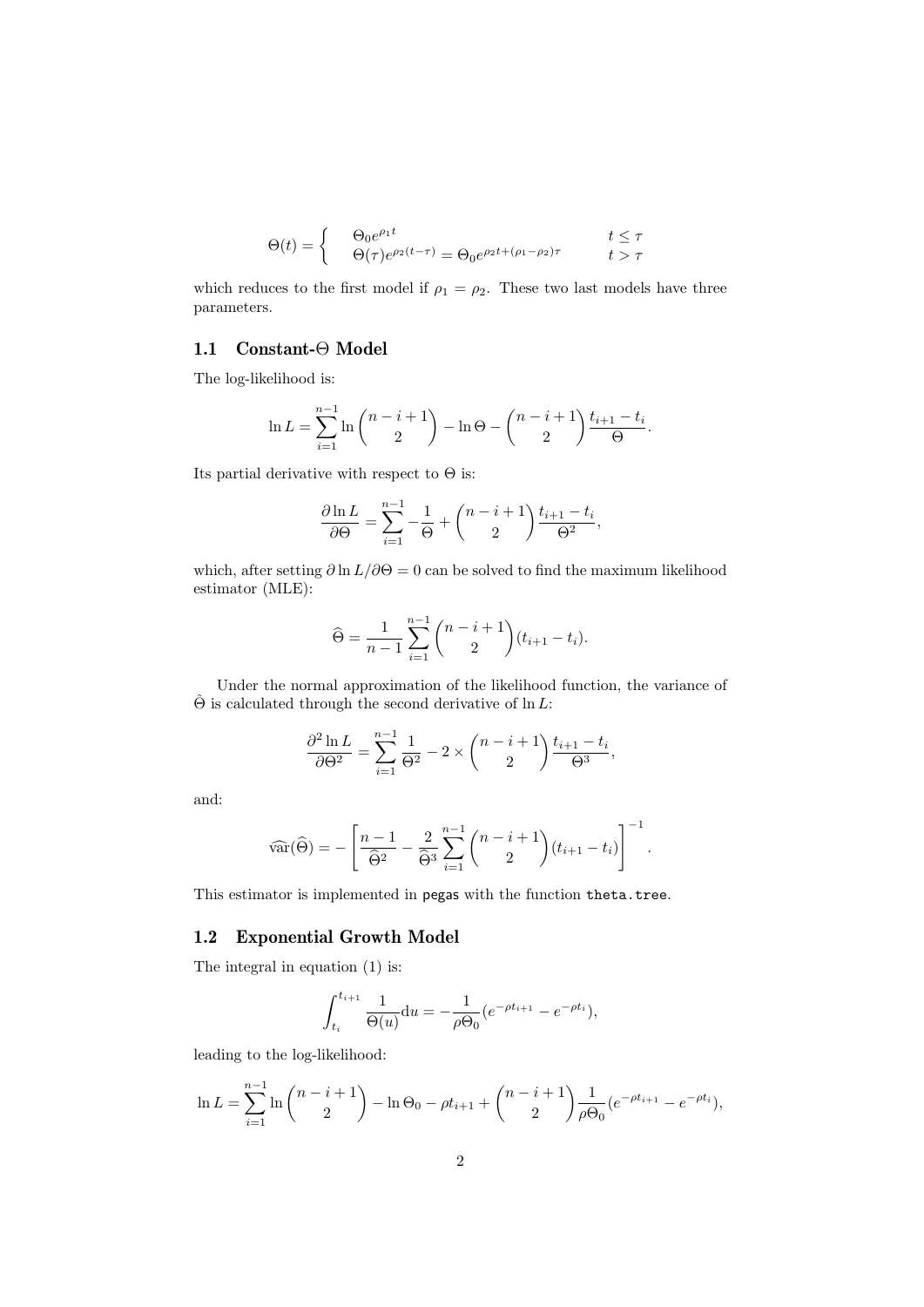with its first partial derivatives being:

$$
\frac{\partial \ln L}{\partial \Theta_0} = \sum_{i=1}^{n-1} -\frac{1}{\Theta_0} - {n-i+1 \choose 2} \frac{1}{\rho \Theta_0^2} (e^{-\rho t_{i+1}} - e^{-\rho t_i}),
$$
  
\n
$$
\frac{\partial \ln L}{\partial \rho} = \sum_{i=2}^{n-1} -t_{i+1} + {n-i+1 \choose 2} \frac{1}{\Theta_0} \left[ -\frac{1}{\rho^2} (e^{-\rho t_{i+1}} - e^{-\rho t_i}) + \frac{1}{\rho} (-t_{i+1} e^{-\rho t_{i+1}} + t_i e^{-\rho t_i}) \right].
$$

#### 1.3 Linear Growth Model

We define  $\kappa = (\Theta_{T_{MRCA}} - \Theta_0)/T_{MRCA}$ , so  $\Theta(t) = \Theta_0 + \kappa t$ . The integral in equation (1) is:

$$
\int_{t_i}^{t_{i+1}} \frac{1}{\Theta(u)} du = \frac{\ln(\Theta_0 + \kappa t_{i+1})}{\kappa} - \frac{\ln(\Theta_0 + \kappa t_i)}{\kappa}
$$

$$
= \frac{1}{\kappa} \ln \frac{\Theta_0 + \kappa t_{i+1}}{\Theta_0 + \kappa t_i}.
$$

The log-likelihood is thus:

$$
\ln L = \sum_{i=1}^{n-1} \ln \binom{n-i+1}{2} - \ln(\Theta_0 + \kappa t_{i+1}) - \binom{n-i+1}{2} \frac{1}{\kappa} \ln \frac{\Theta_0 + \kappa t_{i+1}}{\Theta_0 + \kappa t_i}.
$$

#### 1.4 Step Model

It is easier to calculate the integral in equation 1 with the difference:

$$
\int_{t_i}^{t_{i+1}} \frac{1}{\Theta(u)} du = \int_0^{t_{i+1}} \frac{1}{\Theta(u)} du - \int_0^{t_i} \frac{1}{\Theta(u)} du.
$$
 (2)

The integral from the origin is:

$$
\int_0^t \frac{1}{\Theta(u)} du = \begin{cases} & \frac{t}{\Theta_0} \\ & \frac{\tau}{\Theta_0} + \frac{t - \tau}{\Theta_1} \\ & t > \tau. \end{cases} \quad t \leq \tau
$$

This is then plugged into equation 1 with a simple Dirac delta function.

#### 1.5 Double Exponential Growth Model

In this model the inverse of  $\Theta(t)$  is:

$$
\frac{1}{\Theta(t)} = \begin{cases} \n\frac{e^{-\rho_1 t}}{\Theta_0} & t \le \tau \\ \n\frac{e^{-\rho_2 t - (\rho_1 - \rho_2)\tau}}{\Theta_0} & t > \tau \n\end{cases}
$$

Again, it is easier to calculate the integral in equation (1) with equation (2). The integral from the origin is: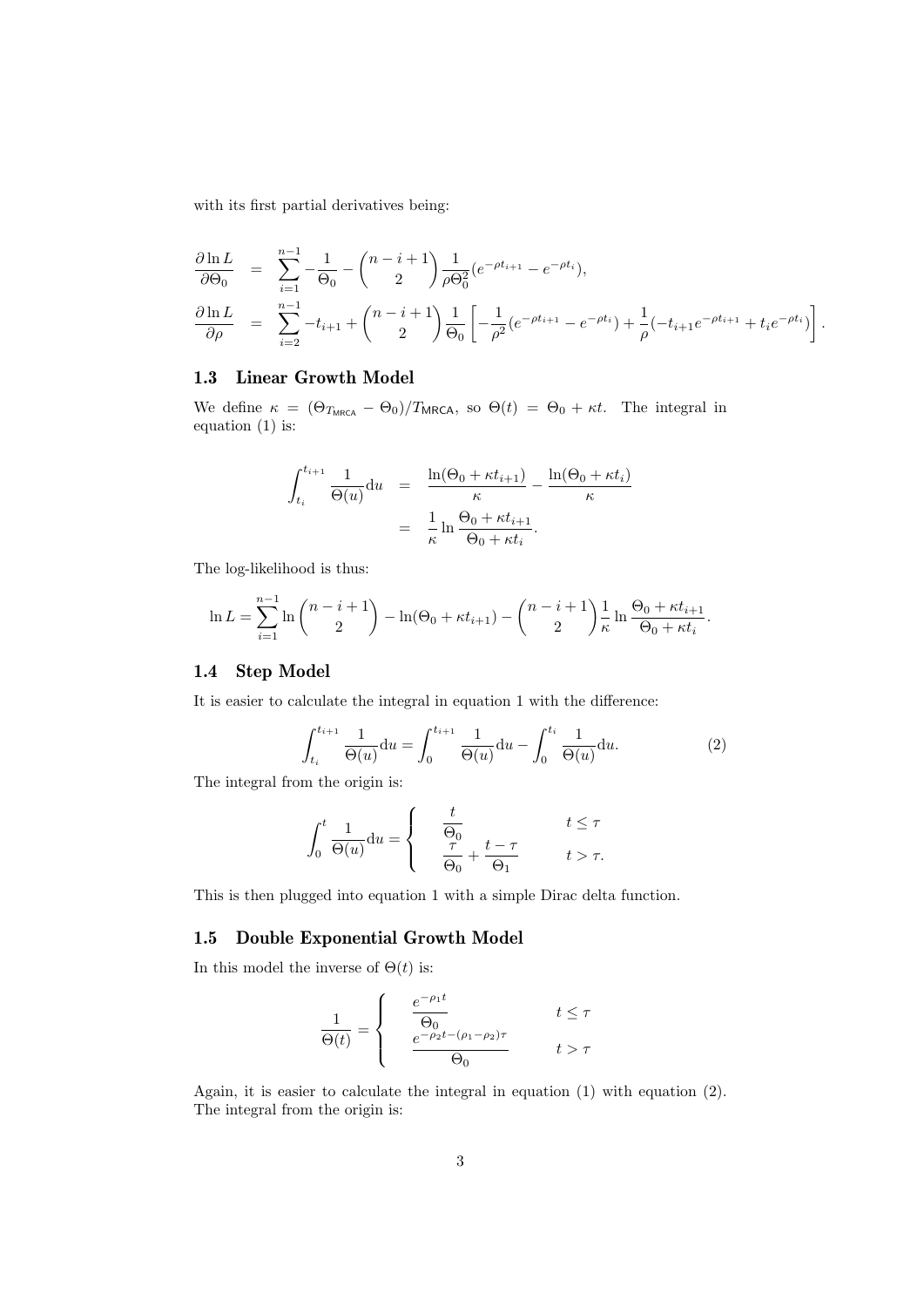$$
\int_0^t \frac{1}{\Theta(u)} du = \begin{cases}\n-\frac{1}{\rho_1 \Theta_0} (e^{-\rho_1 t} - 1) & t \le \tau \\
-\frac{1}{\rho_1 \Theta_0} (e^{-\rho_1 \tau} - 1) - \frac{1}{\rho_2 \Theta_0} [e^{-\rho_2 t - (\rho_1 - \rho_2) \tau} - e^{-\rho_1 \tau}] & t \ge \tau\n\end{cases}
$$

This is then plugged into equation (1) with a simple Dirac delta function.

## 2 Simulation of Coalescent Times

It is possible to simulate coalescent times from a time-dependent model by rescaling a set of coalescent times simulated with constant  $\Theta$ , denoted as t, with:

$$
t' = \frac{\int_0^t \Theta(u) \mathrm{d}u}{\Theta(0)}.
$$

This gives for the exponential growth model [2]:

$$
t' = \frac{e^{\rho t} - 1}{\rho},
$$

for the linear growth model:

$$
t' = t + t^2 (\Theta_{T_{\text{MRCA}}}/\Theta_0 - 1)/T_{\text{MRCA}},
$$

for the step model:

$$
t' = \tau + (t - \tau)\Theta_1/\Theta_0 \quad \text{if } t > \tau,
$$

and for the exponential double growth model:

$$
t' = \begin{cases} \n\frac{e^{\rho_1 t} - 1}{\rho_1} & t \leq \tau \\ \n\frac{e^{\rho_1 \tau} - 1}{\rho_1} + \frac{e^{\rho_2 t + (\rho_1 - \rho_2) \tau} - e^{\rho_1 \tau}}{\rho_2} & t \geq \tau \n\end{cases}
$$

# 3 Implementation in coalescentMCMC

Five functions are available in coalescentMCMC which compute the likelihood of the constant-Θ model as well as the four above ones:

```
dcoal(bt, theta, log = FALSE)
dcoal.time(bt, theta0, rho, log = FALSE)
dcoal.linear(bt, theta0, thetaT, TMRCA, log = FALSE)
dcoal.step(bt, theta0, theta1, tau, log = FALSE)
dcoal.time2(bt, theta0, rho1, rho2, tau, log = FALSE)
```
The two arguments common to all functions are:

bt: a vector of branching times;

log: a logical value, if TRUE the values are returned log-transformed which is recommended for computing log-likelihoods.

The other arguments are the parameters of the models.